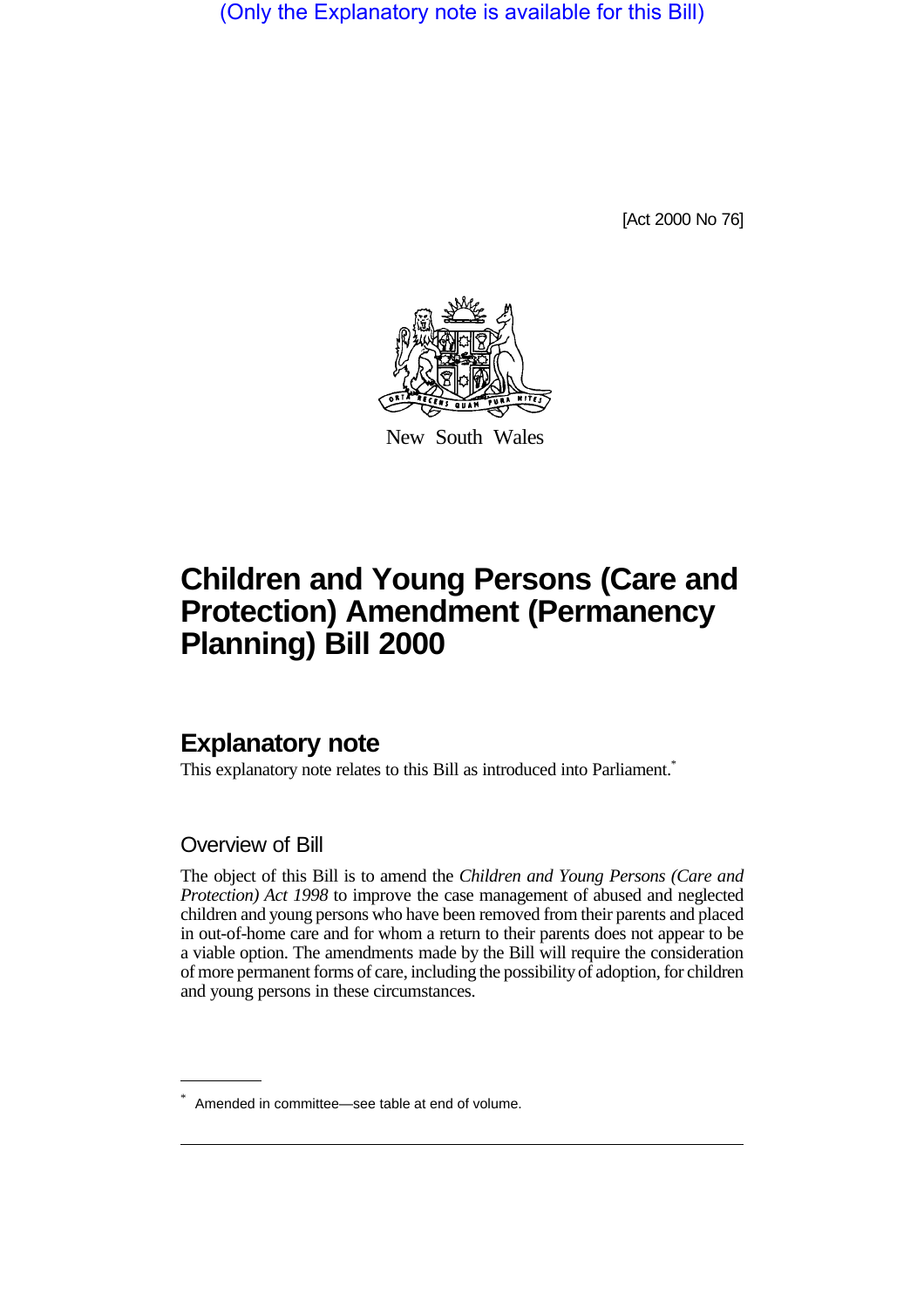Explanatory note

## Outline of provisions

**Clause 1** sets out the name (also called the short title) of the proposed Act.

**Clause 2** provides for the commencement of the proposed Act on a day or days to be appointed by proclamation.

**Clause 3** is a formal provision giving effect to the amendments to the *Children and Young Persons (Care and Protection) Act 1998* set out in Schedule 1.

# **Schedule 1 Amendments**

#### **Principles to be applied in the administration of the Act**

**Schedule 1 [2]** amends section 9 of the Act to reinforce the principle that, in the administration of the Act, the safety, welfare and well-being of the child or young person must be the paramount consideration. It provides that, in particular, the safety, welfare and well-being of a child or young person who has been removed from his or her parents are paramount over the rights of the parents.

**Schedule 1 [1]** and **[9]** make consequential amendments.

**Schedule 1 [3]** amends section 9 of the Act to include principles relating to the appropriate placement of a child or young person in a planned permanent arrangement and the entitlement of a child or young person who is placed in out-ofhome care to a safe, nurturing, stable and secure environment.

**Schedule 1 [4]** amends the principles, contained in section 13 of the Act, relating to the placement of a child or young person who is an Aboriginal or Torres Strait Islander in the care of a person who is not an Aboriginal or Torres Strait Islander. The requirement that continuing contact must be ensured between the child or young person and his or her Aboriginal or Torres Strait Islander family, community and culture is replaced with a requirement that all reasonable efforts must be made to ensure such continuing contact.

### **Care orders**

**Schedule 1 [7]** adds to the grounds on which the Children's Court may make a care order under section 71 of the Act the ground that the parents are incapable of providing a nurturing, stable and secure environment for the child or young person.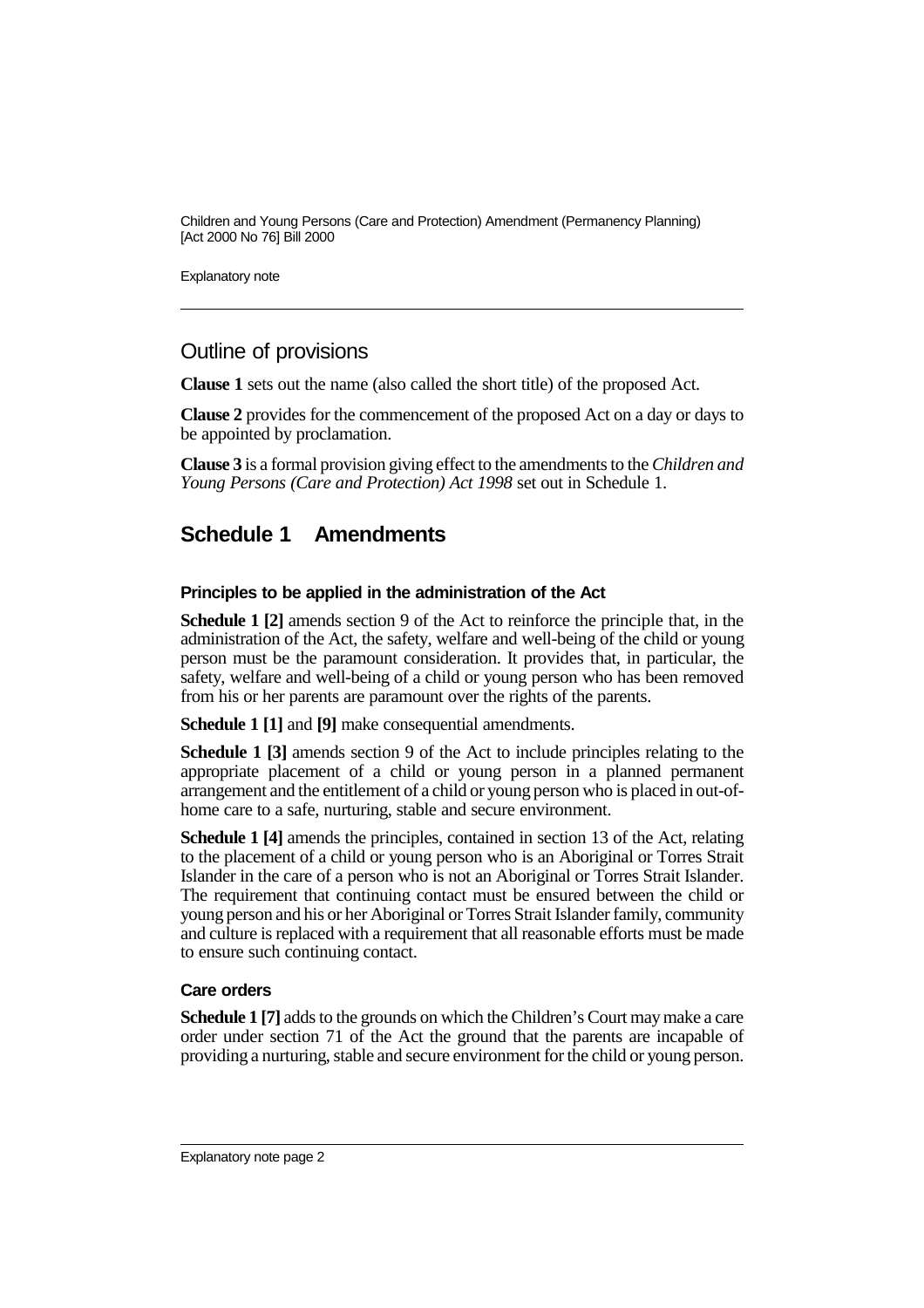Explanatory note

**Schedule 1 [13]** amends section 90 of the Act to add further requirements that are to be satisfied before the Children's Court may grant leave to an application for the rescission or variation of a care order. The additional grounds are that the application has substantial merit, and that the rescission or variation of the care order is likely to be in the best interests of the safety, welfare and well-being of the child or young person.

#### **Care plans and monitoring by Children's Court of orders concerning parental responsibility**

**Schedule 1 [8]** amends section 78 of the Act to introduce a requirement that a care plan must assess the possibility and benefits of the permanent placement of the child or young person to whom it relates, including the earliest time at which a permanent placement could reasonably be made. The assessment is to have regard solely to the circumstances of the child or young person preceding the time the care plan is presented to the Children's Court. A recommendation for permanent placement may address the possibility of an application being made for the adoption of the child or young person under the *Adoption of Children Act 1965*. If a permanent placement is not recommended, the care plan must include full reasons why it is not recommended.

**Schedule 1 [10]** amends section 82 of the Act to introduce the same requirements in relation to written reports ordered by the Children's Court in monitoring arrangements for the care and protection of a child or young person after an order has been made that allocates or re-allocates parental responsibility for the child or young person.

#### **Restoration plans**

**Schedule 1 [11]** substitutes section 83 of the Act relating to the preparation of restoration plans. Before a final care order is made in a case concerning a child or young person that is before the Children's Court, the Court must make a determination (in accordance with the principles set out in section 9 of the Act) whether there is a realistic possibility, having regard solely to the circumstances of the child or young person preceding the making of the order and such factors as may be specified by the regulations, of the child or young person being restored to his or her parents. If there is such a possibility, the Director-General is to prepare a restoration plan and submit it to the Court for its consideration. If there is not such a possibility, the Director-General is to prepare a plan for another form of permanent placement for the child or young person and submit it to the Court for its consideration. In preparing such a plan, the Director-General is to consider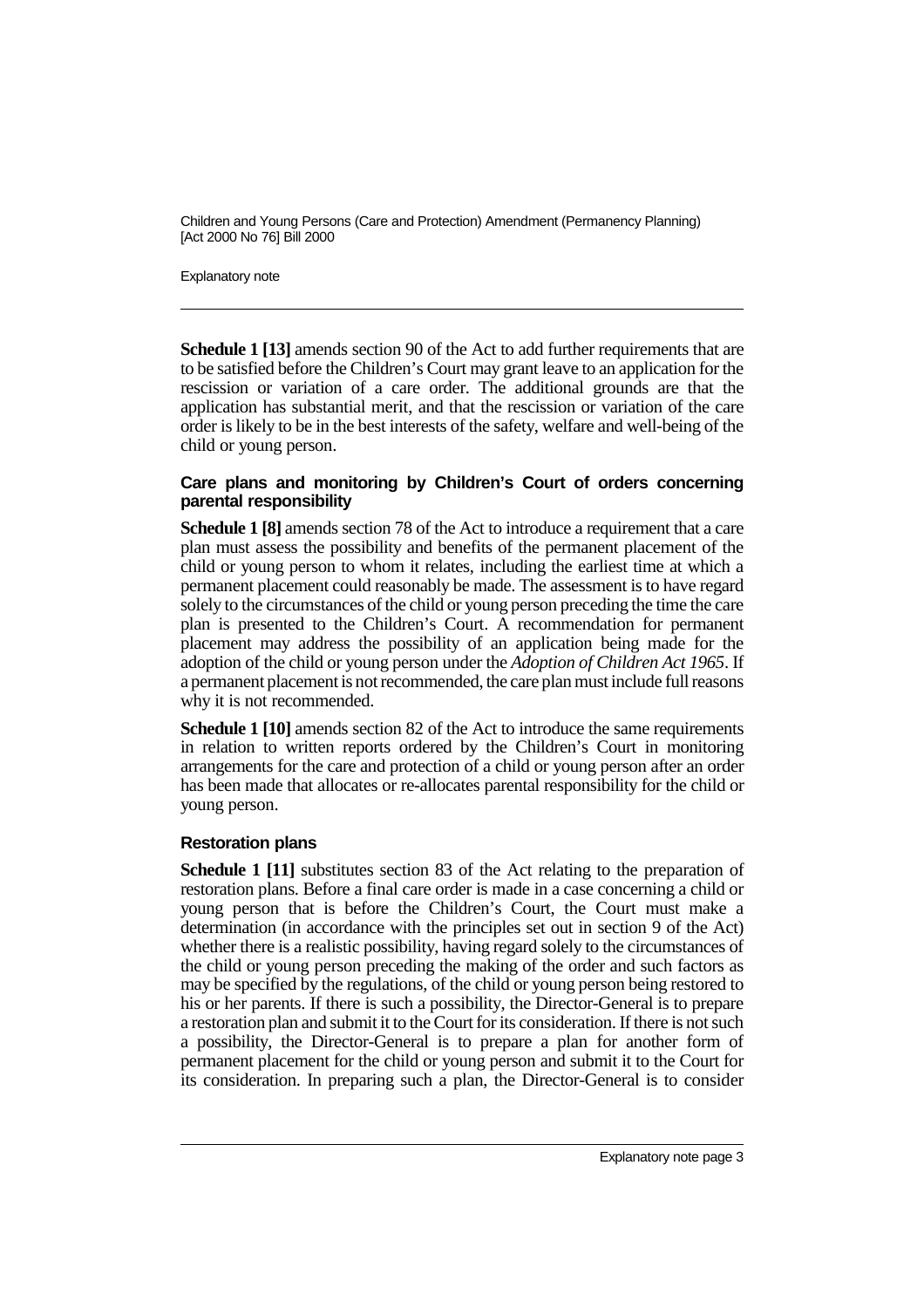Explanatory note

whether or not to support an application for the adoption of the child or young person.

**Schedule 1 [12]** inserts proposed section 85A into the Act. The proposed section requires the review of a restoration plan in order to determine whether its provisions should be changed, particularly with respect to the length of time during which restoration should be actively pursued, whether arrangements should be made for the permanent placement of the child or young person to whom the plan relates, and whether any consequential application should be made for a care order or for the rescission or variation of a care order.

#### **Expedition of Children's Court proceedings and adjournments**

**Schedule 1 [14]** and **[15]** amend section 94 of the Act to reinforce the principle that all matters before the Children's Court are to proceed as expeditiously as possible. It is provided that the Children's Court must avoid the making of interim orders if it is reasonably likely that a matter could be concluded with greater certainty or with greater expedition, or both, if such an order were not made. It is also provided that the Children's Court should avoid the granting of adjournments to the maximum extent possible and must not grant an adjournment unless it is of the opinion that the adjournment is necessary to ensure the safety, welfare and well-being of the child or young person who is the subject of the proceedings before it.

**Schedule 1 [5]** and **[6]** make complementary amendments in relation to interim care orders under section 69 of the Act and other interim orders under section 70 of the Act.

#### **Disclosure of information concerning authorised carers to parents**

**Schedule 1 [16]** substitutes section 148 of the Act. Under the section as substituted, the Children's Guardian is authorised to approve the withholding of information from the parents of the child or young person concerning his or her placement in out-of-home care in an additional circumstance, namely, that there are reasonable grounds for believing that the stability of the placement of the child or young person could be adversely affected by the behaviour of his or her parents. Furthermore, it is made an offence, punishable with a maximum penalty of 200 penalty units, for a person (including the designated agency responsible for the placement of a child or young person in out-of-home care with an authorised carer and the Children's Guardian) to provide to the parents of the child or young person, during the first 6 months of the placement, except with the consent of the authorised carer, any information concerning the authorised carer that will identify, or may lead to the identification of, the authorised carer or any person associated with the authorised carer, or the authorised carer's whereabouts.